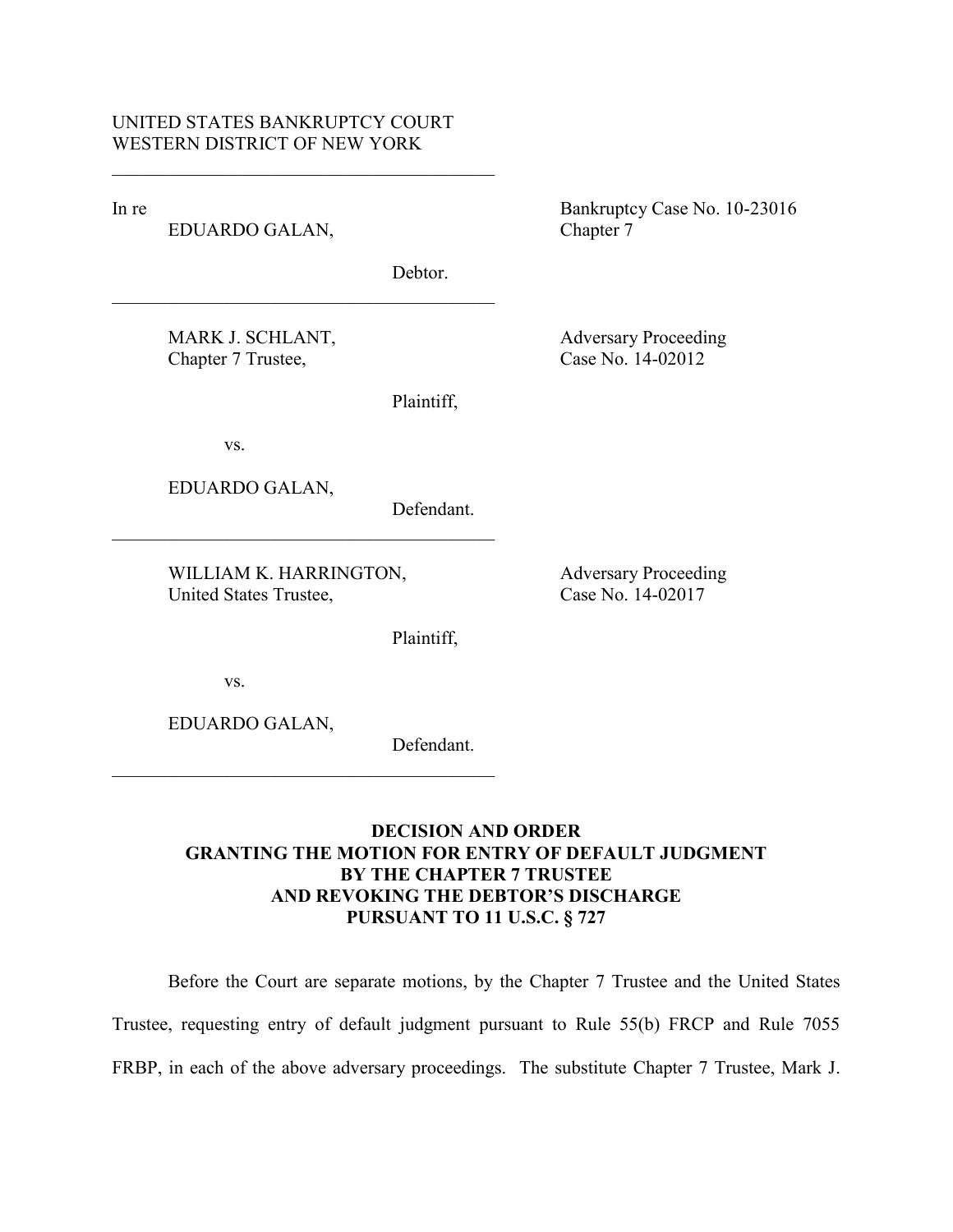Schlant ("Chapter 7 Trustee") commenced an adversary proceeding against the Debtor— Defendant, Eduardo Galan ("Galan") on August 29, 2014 (ECF AP 14-02012 Nos. 5, 6).<sup>1</sup> The United States Trustee, William K. Harrington ("UST"), subsequently commenced an adversary proceeding against Galan on October 14, 2014 (ECF AP 14-02017 Nos. 6, 10). Each adversary proceeding seeks revocation of Galan's discharge, pursuant to 11 U.S.C. § 727(d)(2), because of (1) Galan's failure to report, as property of the bankruptcy Estate, the post-petition entitlement to or acquisition of fire insurance proceeds with respect to Estate property located at 27 Potomac Street, Rochester, New York ("Potomac Property"), and (2) Galan's failure to voluntarily disclose both the post-petition transfer of the Potomac Property to a third party and the failure to report sale proceeds resulting from the transfer, in violation of 11 U.S.C.  $\S 727(a)(2)(B)$ . Additionally, each adversary proceeding seeks revocation of Galan's discharge, pursuant to 11 U.S.C. § 727(d)(3) and (a)(6), based on Galan's failure to obey an August 26, 2013 Order of this Court requiring Galan to produce documents specified in the Chapter 7 Trustee's earlier motion requesting a Rule 2004 FRBP examination.

On November 25, 2014, Galan filed an untimely response—in the form of a letter dated November 19, 2014—to the UST's complaint (ECF AP 14-02017 No. 8). The UST subsequently filed a motion for default judgment on December 4, 2014, requesting the Clerk's entry of default and arguing that Galan's letter was untimely and did not constitute an answer to the UST's complaint (ECF AP 14-02017 No. 11). The Chapter 7 Trustee filed an affidavit in support of a request for entry of default by the Clerk of Court, together with a motion for entry of

 $\overline{\phantom{a}}$ 

References to the docket for the separate adversary proceedings are identified as "ECF AP [Case No.] No." References to the docket for the bankruptcy case are identified as "ECF BK No."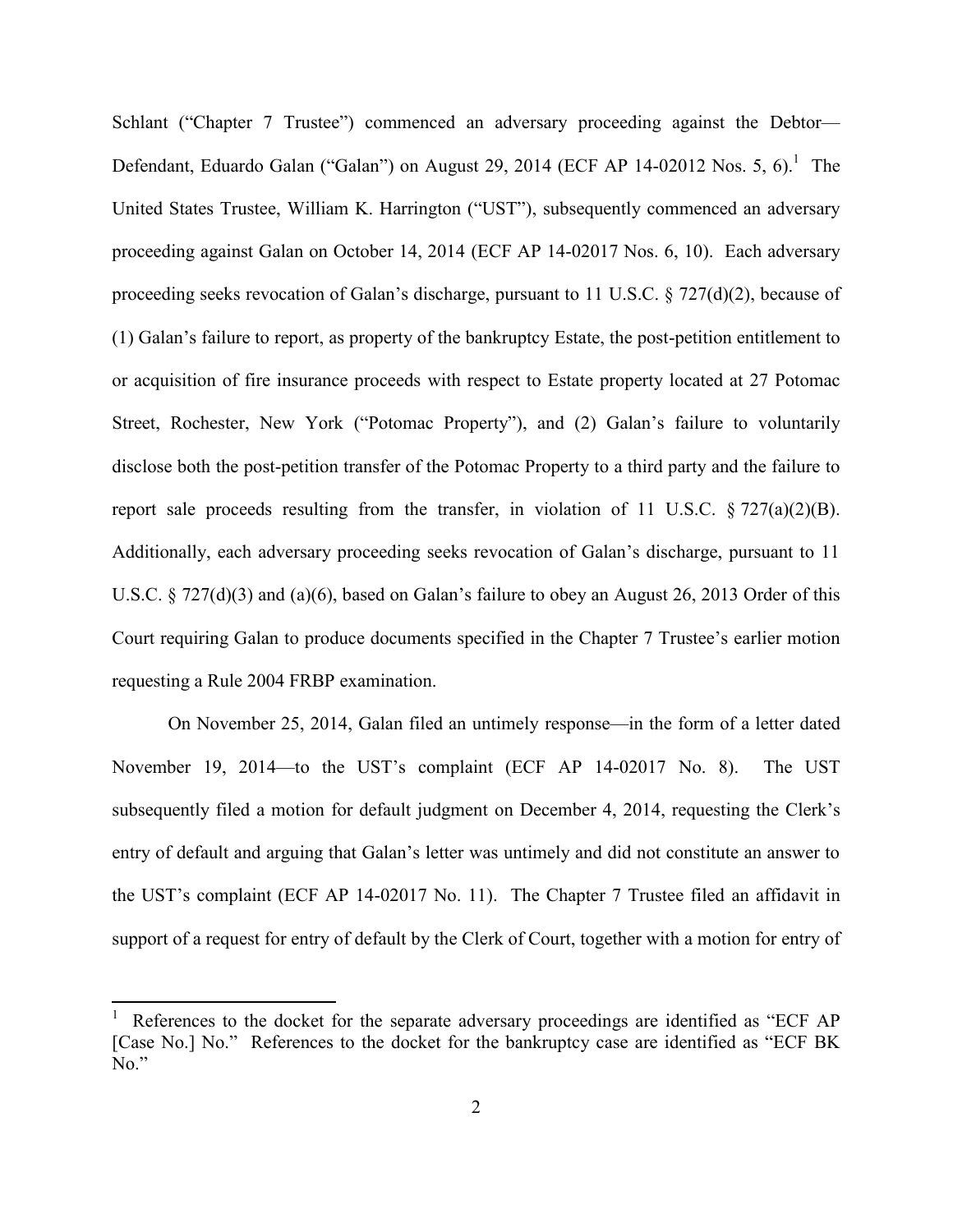a default judgment by the Court, on December 5, 2014, asserting that Galan had failed to answer or otherwise respond to the Chapter 7 Trustee's summons, served two months prior (ECF AP 14- 02012 No. 7). On December 10, 2014, Galan filed identical letters in each adversary proceeding—dated December 5, 2014—addressing the allegations in both complaints and responding to the pending motions for entry of default judgment (ECF AP 14-02012 No. 10; ECF AP 14-02017 No. 14).

The separate motions for default judgment by the Chapter 7 Trustee and the UST seek the same relief—entry of default judgment revoking Galan's Chapter 7 discharge—arising out of the same series of transactions or events.<sup>2</sup> Because the grant of the relief sought by the Chapter 7 Trustee will necessarily render the UST's motion superfluous, the Court will turn its attention to the Chapter 7 Trustee's motion for default judgment, as it presents the most procedurally sound basis upon which to grant judgment in favor of the Chapter 7 Trustee. *See infra* Part III. Based on the written submissions of all parties, the oral arguments made by the parties, and the testimony of Galan at the December 18, 2014 hearing on the motions, the Chapter 7 Trustee's motion for default judgment under Rule 55(b) FRCP is **GRANTED**. Galan's Chapter 7 discharge is, therefore, **REVOKED**, pursuant to 11 U.S.C. § 727(d)(2). The UST's motion is rendered **MOOT**. 3

 $\overline{a}$ 

<sup>&</sup>lt;sup>2</sup> For ease of reference, the Court will refer only to the Chapter 7 Trustee's amended motion (ECF AP 14-02012 No. 6), and the UST's amended motion (ECF AP 14-02017 No. 10).

<sup>3</sup> Revocation of Galan's discharge will be noted on the docket in the UST's adversary proceeding and will also be noted on the docket in the adversary proceeding titled *Pietrantoni v. Galan*, AP No. 12-02013 (Bankr. W.D.N.Y. 2012), thereby resolving those adversary proceedings by implication.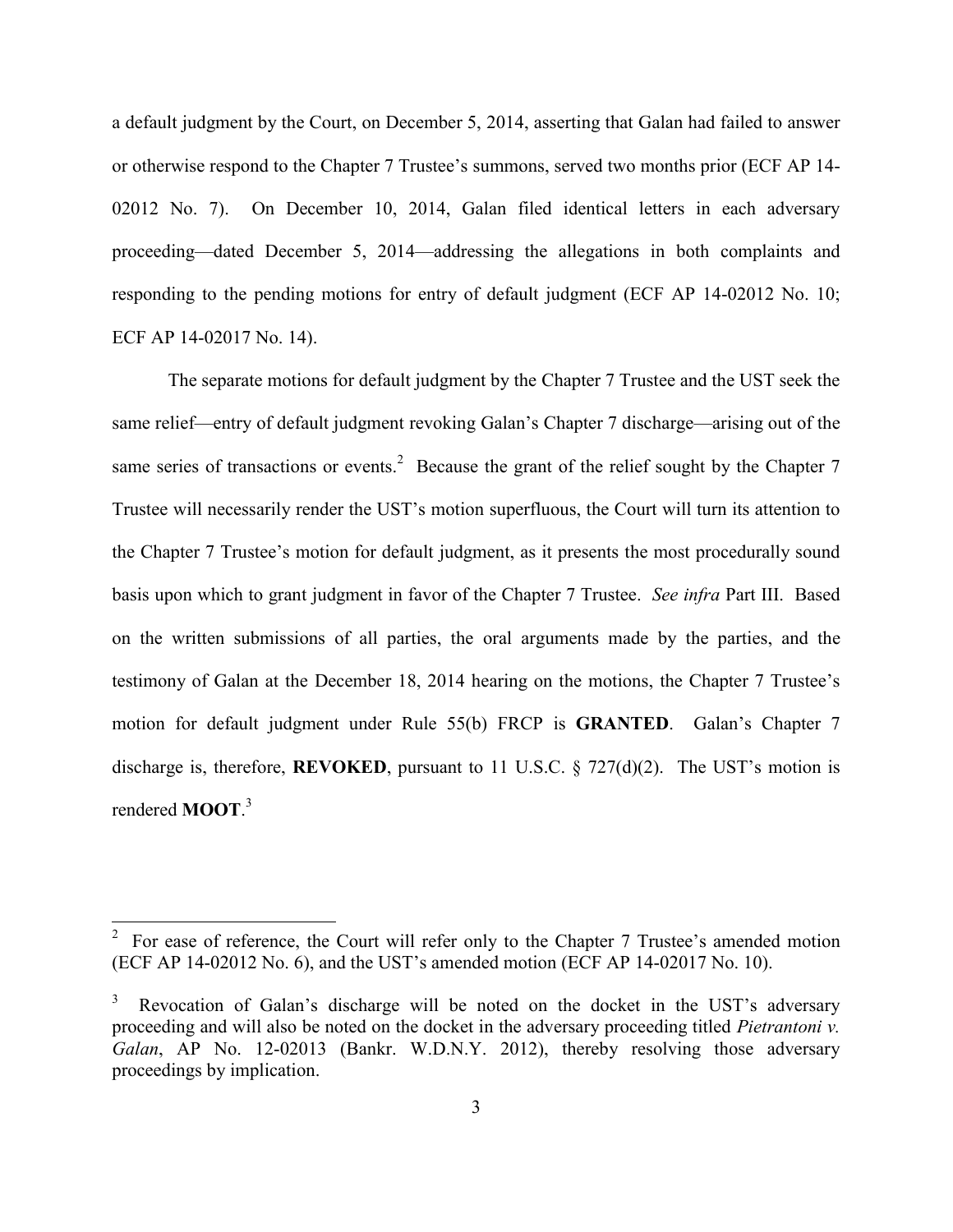### **JURISDICTION**

**I.**

The Court has jurisdiction to hear the motions pursuant to 28 U.S.C. § 157 and 28 U.S.C.  $\S$  1334(b). The matter is a core proceeding pursuant to 28 U.S.C.  $\S$  157(b)(2).

## **II.**

# **FACTS**

Galan filed a voluntary petition for Chapter 7 relief on December 22, 2010 (ECF BK No. 1). On Schedule A, Galan listed the Potomac Property, valuing his interest at \$28,400.00 (ECF BK No. 1, Schedule A). On Schedule D, Galan listed a secured claim on the Potomac Property in the amount of \$41,550.31 (ECF BK No. 1, Schedule D). Galan's § 341 Meeting of Creditors was held on May 11, 2011, (ECF BK No. 45), and on June 3, 2011, Galan received his Chapter 7 discharge (ECF BK No. 48). However, Galan's bankruptcy case remains open because the Chapter 7 Trustee is administering assets and several adversary proceedings are pending resolution.

Following entry of Galan's Chapter 7 discharge, the original Chapter 7 Trustee, C. Bruce Lawrence, filed a statement indicating his intention to abandon the Potomac Property, dated December 30, 2011 (ECF BK No. 103). On March 13, 2014, Mark Schlant was appointed as the successor Chapter 7 Trustee (ECF BK No. 193). Thereafter, the Chapter 7 Trustee discovered that between the date of the filing of Galan's bankruptcy petition and the date of his discharge, the Potomac Property was damaged by a fire, resulting in a casualty insurance claim that Galan made with the insurer but failed to disclose to the Chapter 7 Trustee (ECF AP 14-02012 No. 1 at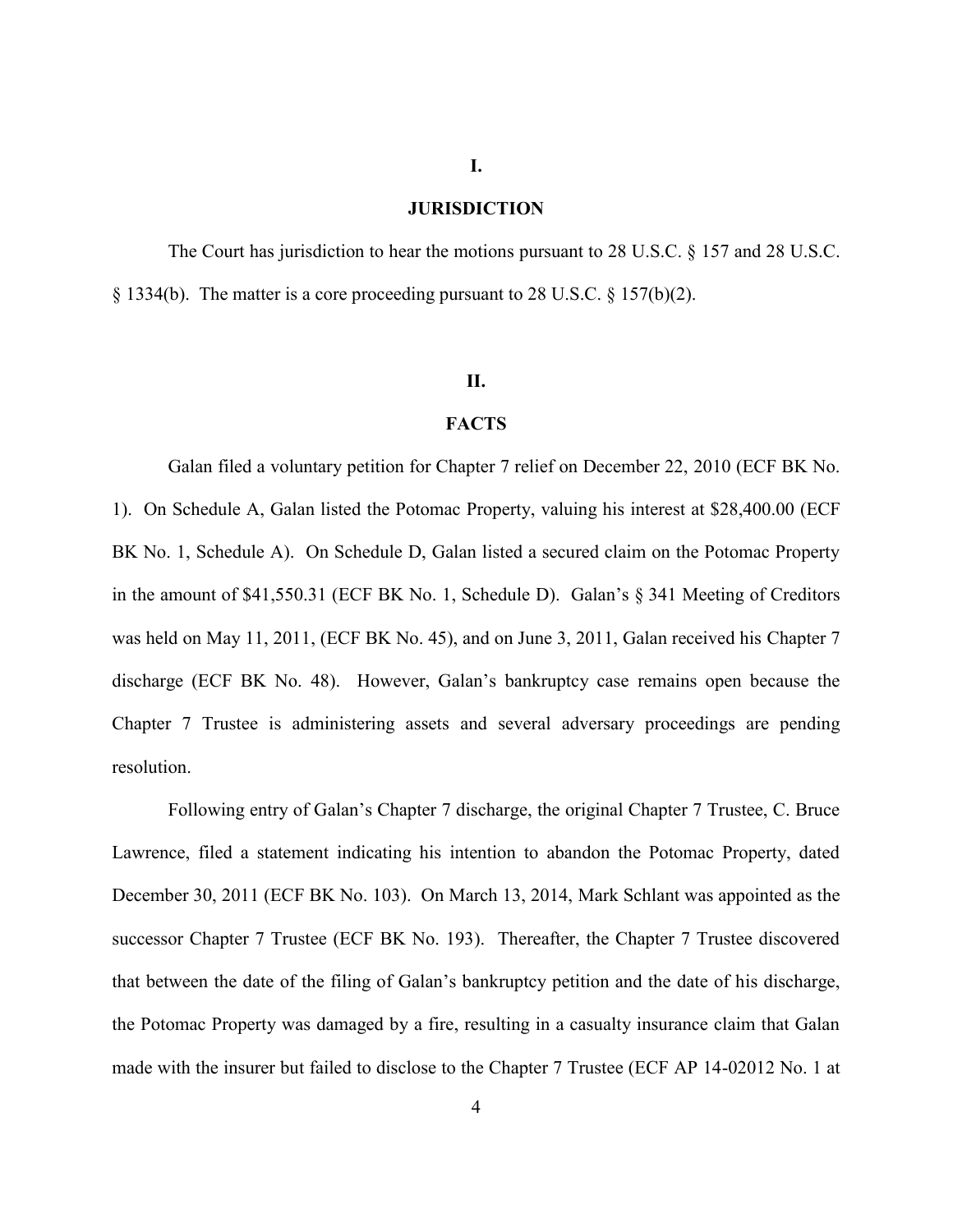¶¶ 13-14). The Chapter 7 Trustee also discovered that on December 7, 2011, *three weeks prior to the filing of the original Trustee's statement of his intent to abandon*, Galan had transferred the Potomac Property to a third party in exchange for \$5,000—while his bankruptcy case was pending (ECF AP 14-02012 No. 1 at ¶ 15; No. 6, Exhibit C). Galan did not notify the former Chapter 7 Trustee that a third party purchaser for the Potomac Property existed, and Galan did not seek Court approval of the sale of the Potomac Property (ECF AP 14-02012 No. 1 at  $\P$  16-17).

The Chapter 7 Trustee filed a complaint commencing an adversary proceeding against Galan on August 29, 2014 (ECF BK No. 242; ECF AP 14-02012, No. 1). As a first cause of action, the Chapter 7 Trustee alleges that Galan knowingly and fraudulently—or acting so recklessly that his actions constituted fraud—transferred the Potomac Property, collected and retained consideration paid to him in exchange for the transfer, failed to report the transfer of the Potomac Property to the Court or the Trustee, and failed to report the existence of fire insurance proceeds resulting from a claim made by Galan to the insurer for damages caused by a postpetition fire loss to the Potomac Property (ECF AP 14-02012, No. 1 at ¶ 23). The Chapter 7 Trustee seeks revocation of Galan's discharge pursuant to 11 U.S.C. § 727(d)(2) (*Id.* at ¶ 24). As a second cause of action, the Chapter 7 Trustee alleges that revocation of Galan's discharge is appropriate under 11 U.S.C.  $\S 727(d)(3)$  because Galan failed to turn over documents in violation of this Court's Order of August 26, 2013 (*Id.* at ¶¶ 33, 39).

Pursuant to Rule 7012(a) FRBP, the time for Galan to answer or otherwise respond to the Chapter 7 Trustee's complaint expired on October 9, 2014. 4 Galan did not file any answer or

 $\overline{a}$ 

<sup>&</sup>lt;sup>4</sup> The Chapter 7 Trustee served a summons and complaint on Galan on September 9, 2014 (ECF AP 14-02012 Nos. 3-4). Galan's answer was due by October 9, 2014.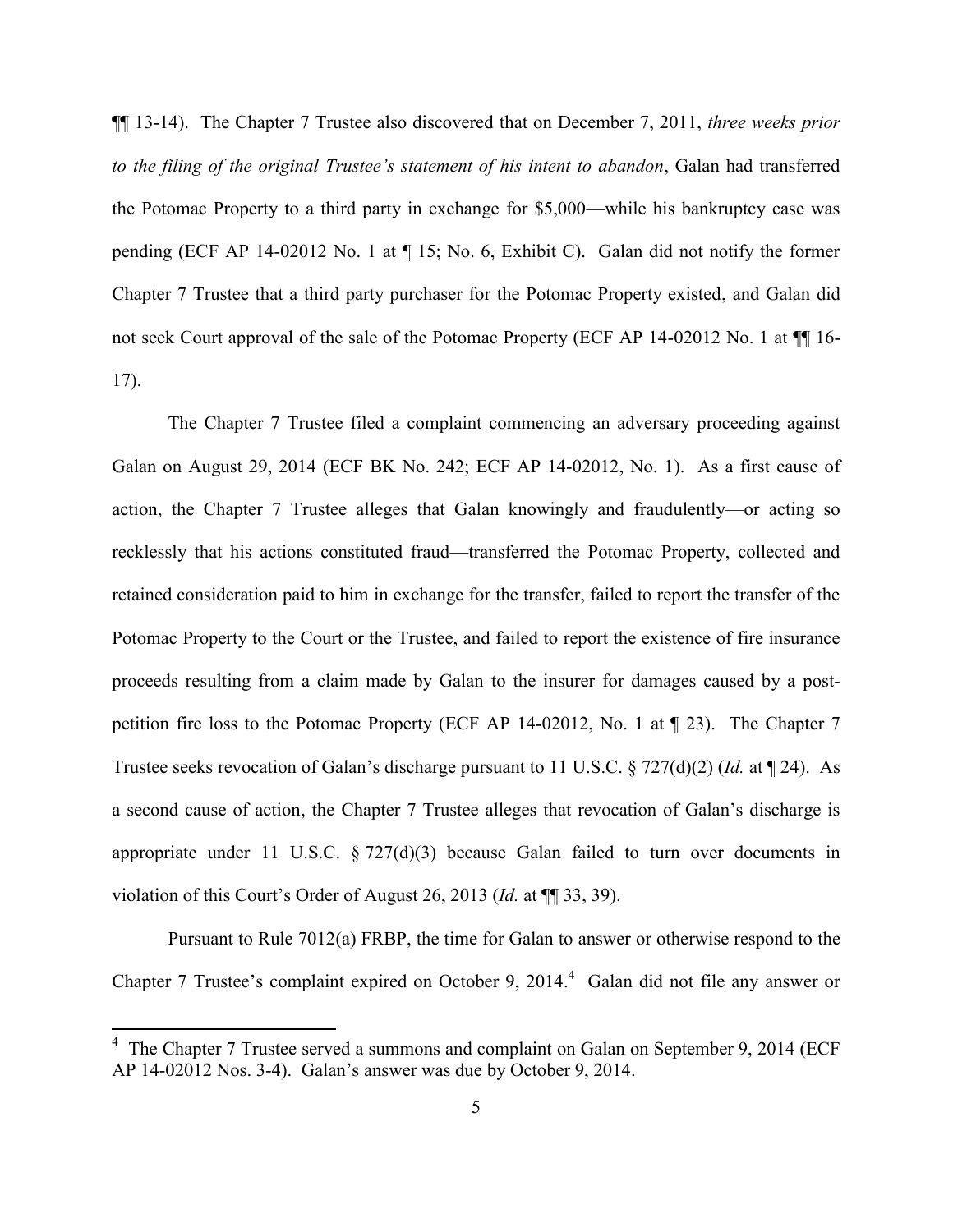other response to the Chapter 7 Trustee's summons and complaint, except for a letter filed on December 10, 2014, two months after his time to answer expired (ECF AP 14-02012 No. 10). The letter contained both substantive admissions and denials of the allegations in the Chapter 7 Trustee's complaint (*Id.*). Although the UST's motion is not the subject of this decision, the Court notes that the time to answer or otherwise respond to the UST's complaint expired on November 14, 2014.<sup>5</sup> Galan filed a letter responding to the UST's complaint on November 25, 2014—eleven days after the time to answer expired (ECF AP 14-02017 No. 8). Galan also filed a letter on December 10, 2014 in the UST's case—identical to his December 10, 2014 letter in the Chapter 7 Trustee's case—which contained both substantive admissions and denials of the UST's allegations (ECF AP 14-02017 No. 14).

Reading together Galan's November response to the UST's complaint and his December letter filed in each adversary proceeding, Galan admits that he transferred the Potomac Property in December of 2011—post-petition and while his bankruptcy case was pending—but attempts to excuse his conduct by contending that at that time, there was no equity in the Potomac Property (ECF AP 14-02012 No. 10; ECF AP 14-02017 No. 14). As support for the claim that the Potomac Property had no equity, Galan points to the original Chapter 7 Trustee's statement of intent to abandon the Potomac Property, filed on December 30, 2011, several weeks after the undisclosed transfer by Galan (ECF BK No. 103; ECF 14-02017 No. 8). Curiously, despite his claim that the Potomac Property had no value, Galan admits that he received approximately \$5,000 from the transferee in connection with the undisclosed post-petition transfer of the Potomac Property, paid to him over three months (ECF AP 14-02012 No. 10 at 2; ECF AP 14-

<sup>&</sup>lt;sup>5</sup> The UST served a summons and complaint on Galan on October 15, 2014 (ECF AP 14-02017) Nos. 4-5). Galan's answer was due on November 14, 2014.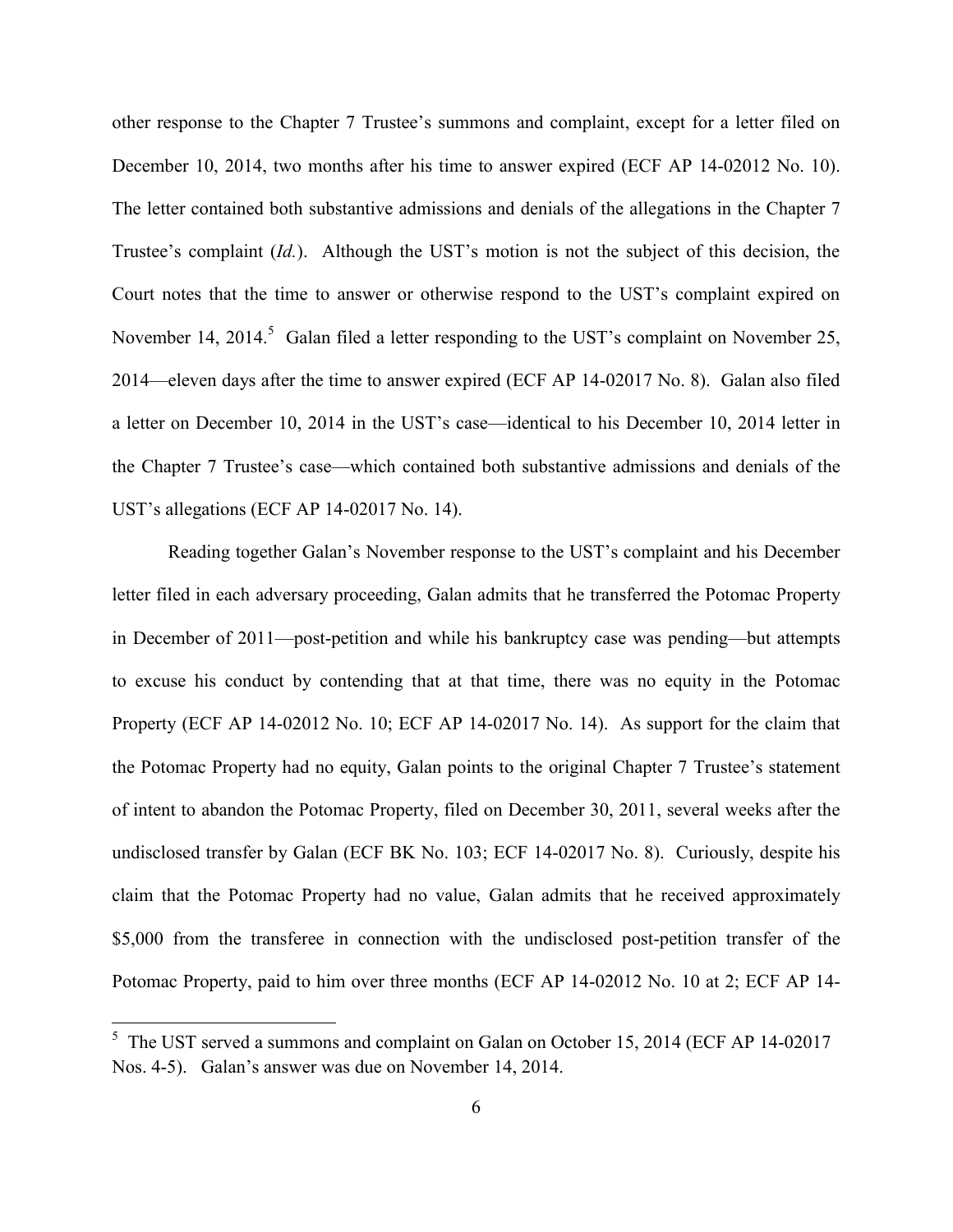02017 No. 14 at 2). Galan simply states that he was not aware he needed to ask the Trustee's permission to sell the Potomac Property and that "I . . . did not know that I was to report the \$5000.00 [the transferee] paid me" (ECF AP 14-02012 No. 10 at 2; ECF AP 14-02017 No. 14 at 2, No. 8). As to the insurance proceeds, Galan states that "there was a fire at the property and as there was no equity, the first mortgage holder received whatever was paid out" (ECF AP 14- 02012 No. 10 at 2; ECF AP 14-02017 No. 14 at 2). As to the production of documents in connection with the Chapter 7 trustee's Rule 2004 examination, Galan indicates that he failed to produce all of the required documents because these records were "in the possession of the FBI" due to a criminal case pending in federal court (ECF AP 14-02017 No. 8).

On December 5, 2014, the Chapter 7 Trustee filed a motion requesting entry of default judgment by the Court under Rule 55(b) FRCP (ECF AP 14-02012, No. 6) and simultaneously submitted an affidavit in support of his request for entry of default by the Clerk under Rule 55(a) FRCP (ECF AP 14-02012, No. 7). The Chapter 7 Trustee's affidavit submits that entry of default by the Clerk is appropriate because Galan failed to answer or otherwise respond to the Trustee's complaint, and the time to respond expired on October 9, 2014 (ECF AP 14-02012 No. 7). Despite the failure by Galan to answer or otherwise appear in defense of the Chapter 7 Trustee's action, the Clerk of Court did not enter the fact of Galan's default on the docket in the Chapter 7 Trustee's case. The Chapter 7 Trustee's motion for entry of default judgment similarly argues that the Court should enter default judgment based on Galan's unexcused failure to answer (ECF AP 14-02012 No. 6 at ¶¶ 8-9).

On December 18, 2014, the Court held a lengthy hearing focused primarily on the Chapter 7 Trustee's motion for default judgment, at which the Chapter 7 Trustee, the UST, and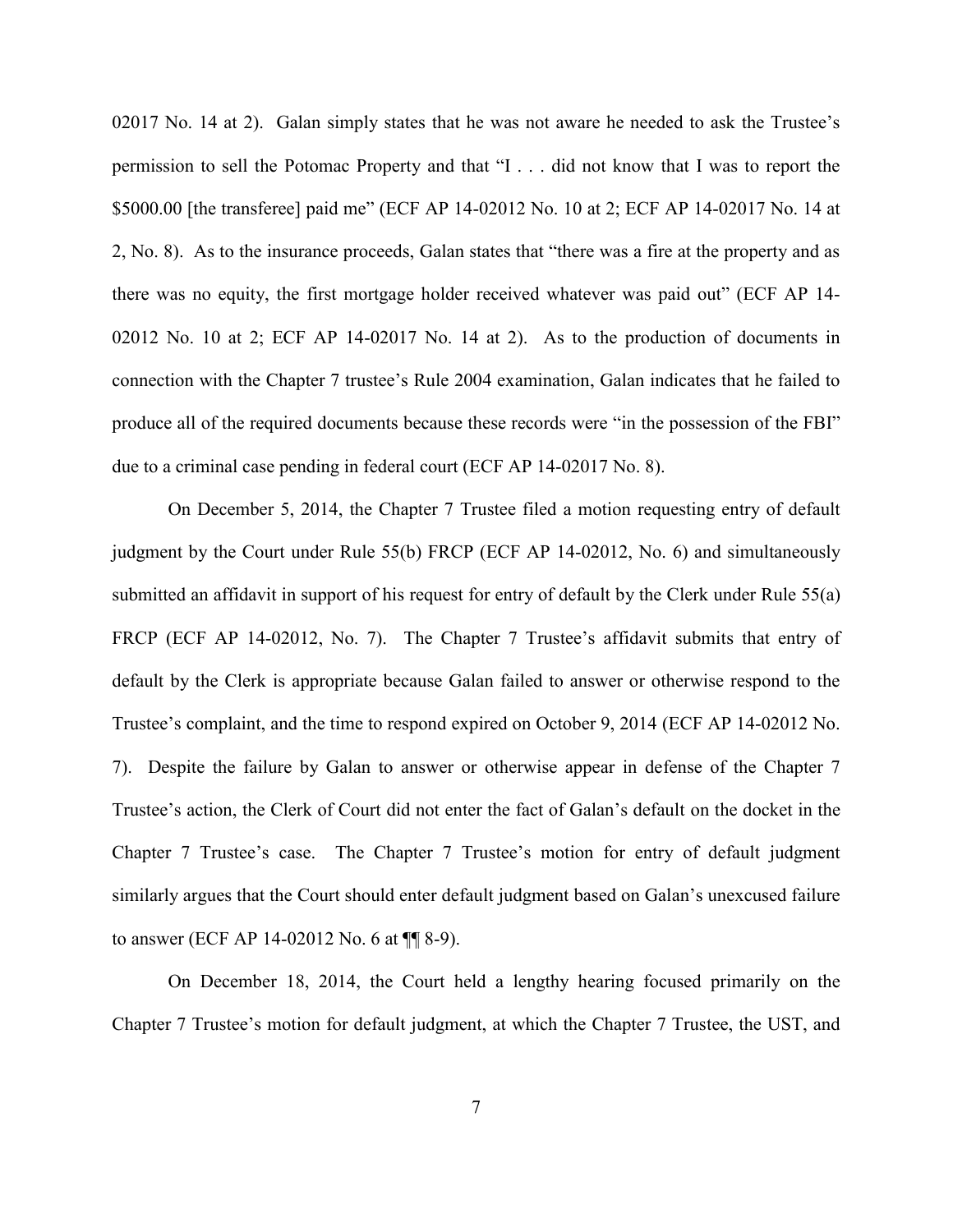Galan appeared.<sup>6</sup> Galan appeared *pro se* and agreed to offer testimony under oath at the hearing. The Court administered the oath to Galan, who then testified on the record concerning the issues before the Court. Galan testified that on December 17, 2010—days before filing his bankruptcy petition—he entered into a contract with a third party to transfer the Potomac Property for \$5,000. He candidly admitted that he failed to list the contract in his December 22, 2010 bankruptcy petition but attempted to blame the attorney who prepared the petition, Lance J. Mark ("Mark"). Galan testified that he merely "glanced at" the petition before it was filed, and he did not read it in full.

Galan further testified that he signed a deed transferring the Potomac Property in December of 2011—a year after entering into the land sale contract and while his bankruptcy was pending—and admitted to having received \$1,995 of the agreed-upon \$5,000 sale price. He could not recall whether he informed Mark about the transaction. Galan admitted that he did not disclose the transfer of title to the Potomac Property or the receipt of the sale proceeds to the Chapter 7 Trustee or the Court. Galan testified that he did not know he was required to disclose the land sale contract, or to seek Court approval for the transfer of title to Estate property, or to disclose the receipt of sale proceeds from that Estate property sale—suggesting at various points in the hearing that his attorney may have been at fault. Galan could not recall the standard

 $\overline{\phantom{a}}$ 

Carlos J. Cuevas ("Cuevas"), counsel to the plaintiffs in a related adversary proceeding, *Pietrantoni v. Galan,* AP No. 12-02013 (Bankr. W.D.N.Y. 2012), also appeared at the hearing. Overruling Galan's objection to Cuevas's participation in the hearing, the Court permitted Cuevas to make argument in support of the Chapter 7 Trustee's motion seeking entry of a default judgment revoking Galan's discharge, because the *Pietrantoni* adversary proceeding also seeks revocation of Galan's discharge. Notably, the plaintiffs in *Pietrantoni* allege that Galan solicited and fraudulently mishandled investments of over fifty individuals—and failed to list any of these individuals as creditors in his bankruptcy petition (ECF AP 14-02012 No. 1 at ¶ 28). The Trustee's investigation of these allegations led to the discovery that Galan also had interests in several other business entities and properties, as well as many personal liabilities, which were not disclosed in his schedules (*Id.*).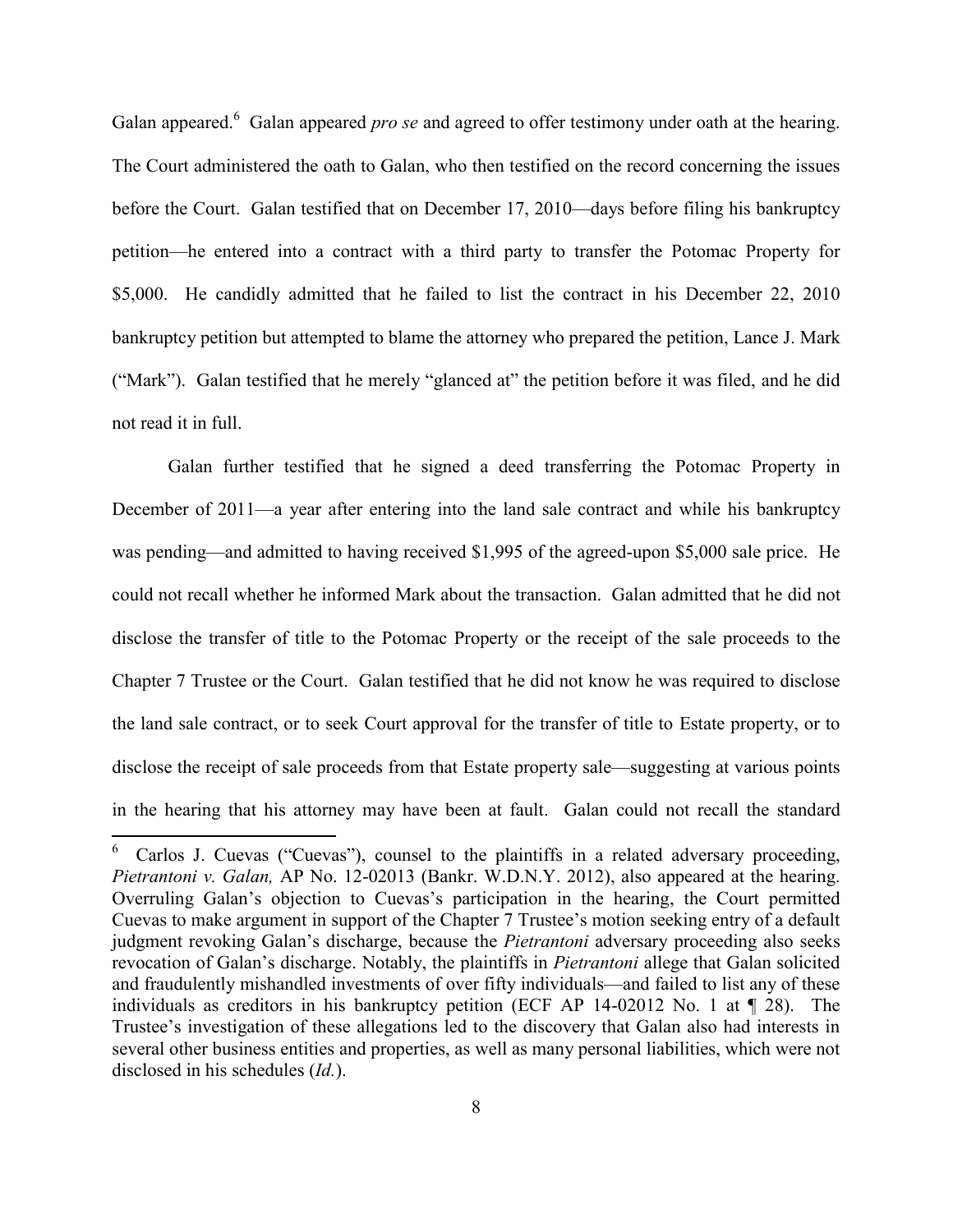warnings he would have been given by the Trustee at the § 341 meetings regarding the need to disclose all assets and the prohibition against post-petition transfers of any interest in Estate property.

Galan testified that he filed an insurance claim with an adjuster because of post-petition fire damage to the Potomac Property, but claimed that he never received the insurance proceeds directly. According to Galan, the post-petition insurance proceeds were sent directly by the insurance company to pay off a \$41,000 first mortgage on the Potomac Property. Galan persisted in contending that the Potomac Property had no equity, but then admitted that because the fire insurance proceeds paid off the first mortgage in full, the Potomac Property was free and clear of the mortgage lien at the time of transfer. Galan agreed that the Chapter 7 Trustee lost the opportunity to attempt to sell the Potomac Property. Oddly, while Galan insisted that the Potomac Property had no equity, he admitted that it was worth at least \$30,000 at the time of the undisclosed post-petition transfer of title.

Galan's testimony confirmed that he is not unsophisticated or inexperienced concerning business and real estate. Galan's testified that he regularly prepares insurance claims and tax returns for clients and that he has been in the business of selling and managing real estate. Galan testified that he was a very experienced and sophisticated businessman. However, Galan testified that he had not been involved in any bankruptcy proceedings prior to his own and he was simply not aware that he had a duty to obtain permission to make post-petition transfers of Estate property or to disclose the receipt of proceeds from the sale of Estate property.

Galan's testimony concerning his claimed lack of experience in bankruptcy proceedings was rebutted by attorney Cuevas at the hearing, by calling the Court's attention to an adversary proceeding filed by Galan with this Court in 2009. According to the Court's docket, Galan was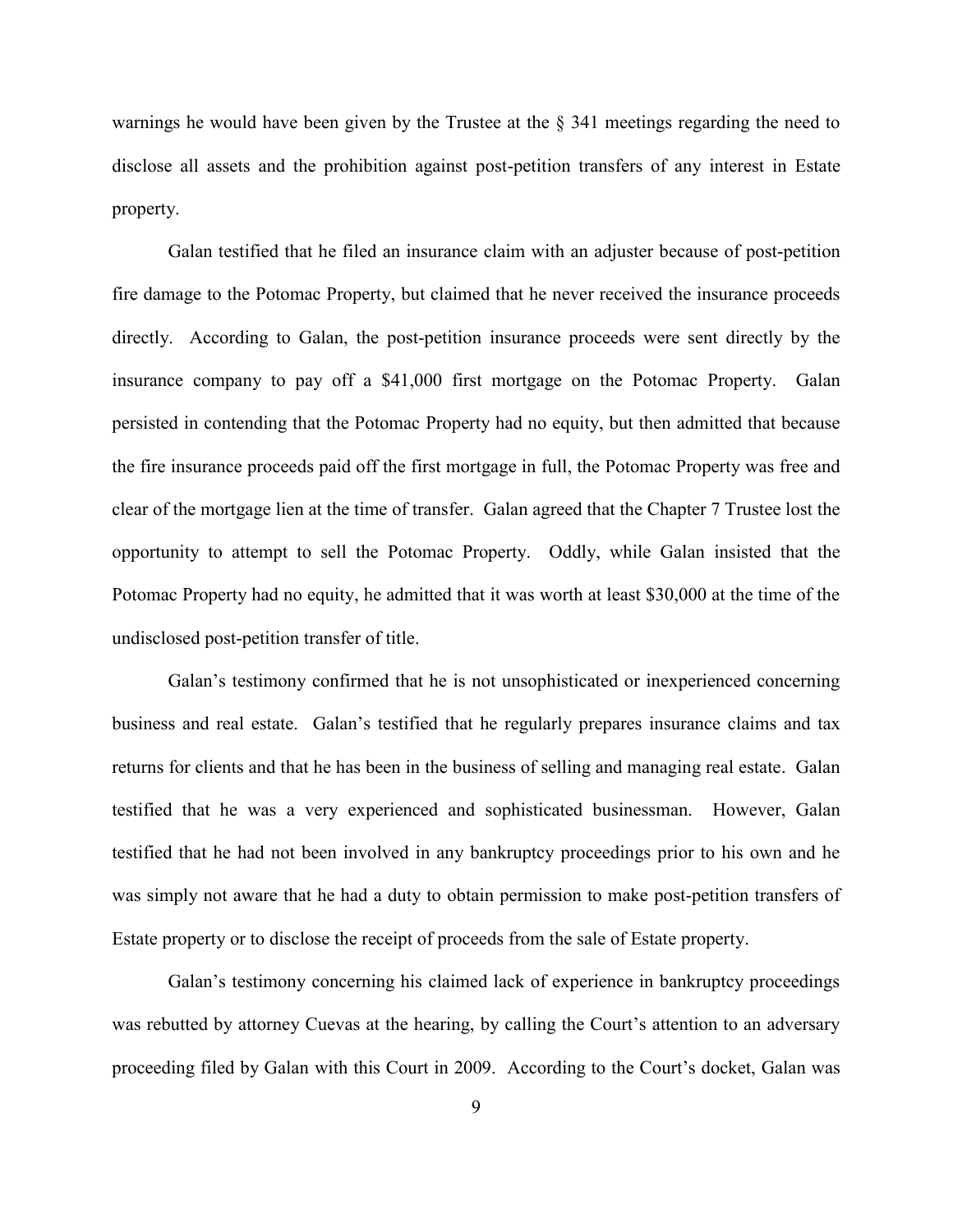the plaintiff in an adversary proceeding seeking nondischargeability determination as to a debt, incurred in connection with the purchase of an aircraft, owed to Galan by a Chapter 7 debtor.<sup>7</sup> *See Galan v. Merritt*, AP No. 09-02104 (Bankr. W.D.N.Y. 2009). The Court notes that Galan was also the plaintiff in an adversary proceeding in this Court, seeking revocation of a debtor's discharge under 11 U.S.C. § 727. *See Galan v. Cardon*, AP No. 03-02028 (Bankr. W.D.N.Y. 2003). Additionally, Galan was the defendant in an adversary proceeding in this Court by a Chapter 7 Trustee seeking to avoid a lien Galan claimed against a debtor's Audi. *See Morin v. Galan*, AP No 00-02141 (Bankr. W.D.N.Y. 2000). Galan's years of experience in the business of selling and taking security interests in both real and personal property—including an aircraft—and his prior experience as a litigant in this Court provide a stark contrast to his claimed lack of experience and claimed innocent belief that he could sell Estate property postpetition, without disclosure or Court authorization.

In an attempt to excuse his failure to answer the Chapter 7 Trustee's complaint, Galan claimed that he was not aware of the adversary proceeding because he did not regularly pick up his mail. However, Galan admitted that the address used by the Chapter 7 Trustee was his proper mailing address and that he received other mail there.

The Chapter 7 Trustee maintained that Galan's failure to answer or otherwise respond to the summons and complaint mandated the entry of default by the Clerk of Court on December 5, 2014, pursuant to Rule 55(a) FRCP. The Chapter 7 Trustee further argued (1) that Galan failed to demonstrate—or even claim—that he had an excuse for his failure to answer, (2) that Galan

 $\overline{\phantom{a}}$ 

 $\frac{7}{7}$  Because docket sheets are a matter of public record, the Court can properly take judicial notice of this fact offered outside of the pleadings. *Mangiafico v. Blumenthal*, 471 F.3d 391, 398 (2d Cir. 2006).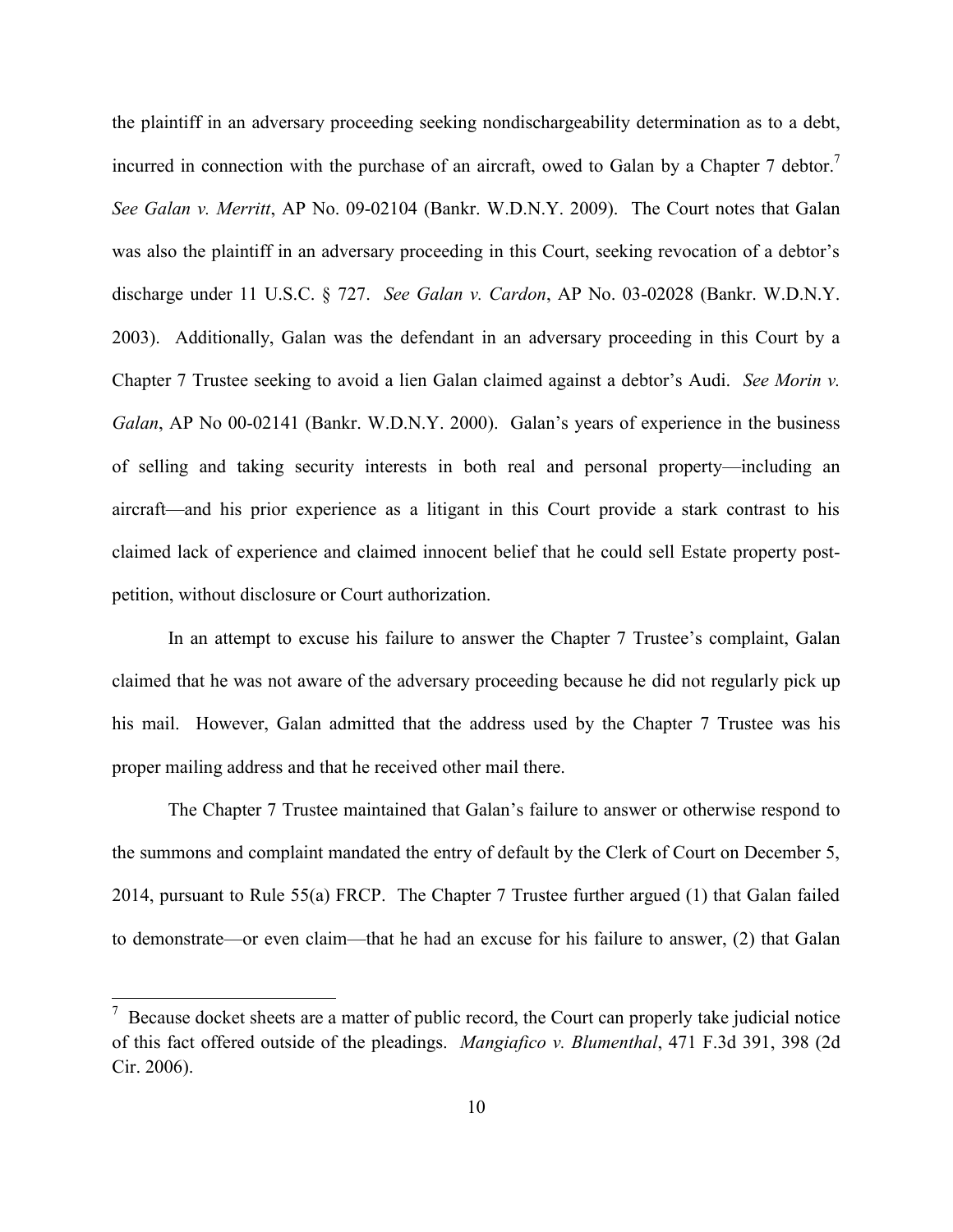could not assert a meritorious defense because he admitted to the undisclosed and unauthorized post-petition transfer of Estate property, and (3) that Galan's actions demonstrated fraudulent intent under 11 U.S.C. § 727(d)(2) or a reckless disregard for his duties as a Chapter 7 debtor, entitling the Chapter 7 Trustee to entry of a default judgment revoking Galan's discharge.

## **III.**

# **CONCLUSIONS OF LAW**

### **A. Entry of Default Under Rule 55(a) FRCP**

The Chapter 7 Trustee seeks entry of default judgment against Galan. Rule 55 FRCP and Rule 7055 FRBP establish a two-step process for the Court's entry of default judgment against a defendant. *Livecchi v. Gordon & Schall, LLP*, No. 14-CV-6279-CJS (W.D.N.Y. Sept. 8, 2014) (Siragusa, J.); *see also New York v. Green*, 420 F.3d 99, 104 (2d Cir. 2005). First, the plaintiff must obtain the Clerk's entry of default pursuant to Rule 55(a) FRCP, which provides:

(a) *Entering a Default*. When a party against whom a judgment for affirmative relief is sought has failed to plead or otherwise defend, and that failure is shown by affidavit or otherwise, the clerk *must* enter the party's default.

Fed. R. Civ. P. 55(a) (emphasis added). After obtaining the entry of default from the Clerk of Court, the plaintiff may then seek a judgment by default from the Court pursuant to Rule 55(b) FRCP. *Green*, 420 F.3d at 104.

"The first step, entry of a default formalizes a judicial recognition that a defendant has, through its failure to defend the action, admitted liability to the plaintiff." *City of New York v. Mickalis Pawn Shop, LLC*, 645 F.3d 114, 128 (2d Cir. 2011). Provided the request for entry of default complies with the procedural requirements of Rule 55(a) FRCP, "the Rule's mandatory language vests no discretion in the district court clerk regarding whether a default can be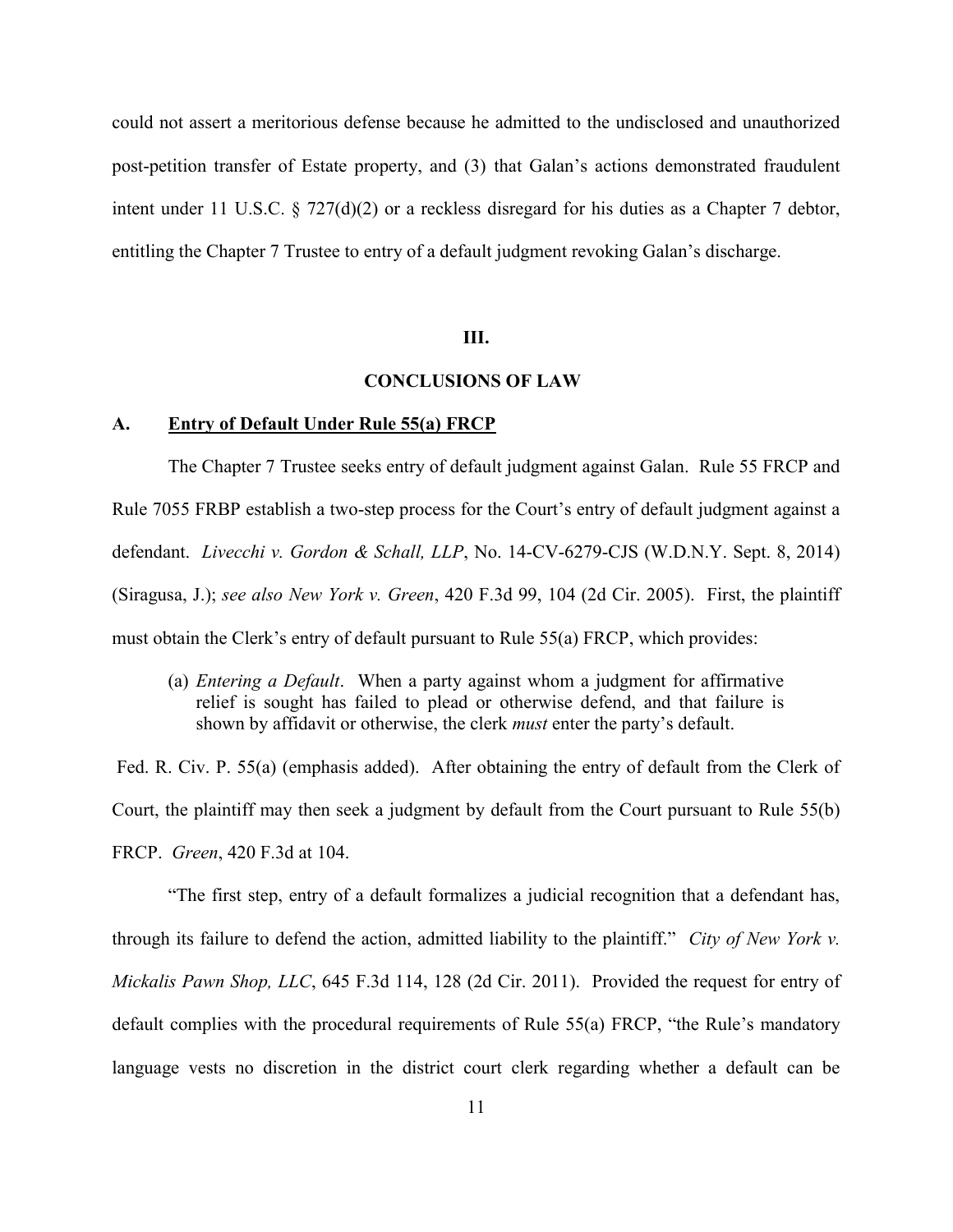entered." *Silverman v. RTV Commc'ns Grp., Inc.*, No. 96 Civ. 7872(JFK), 2002 U.S. Dist. LEXIS 5288, at \*20 (S.D.N.Y. Mar. 28, 2002). The Rochester Division of the District Court for the Western District of New York has made clear that a party must request and obtain the Clerk's entry of default under Rule 55(a) as a mandatory procedural prerequisite to the Court's entry of default judgment under Rule 55(b). *Livecchi*, No. 14-CV-6279-CJS at 1; *Perkins v. Napoli*, No. 08-CV-6248, 2010 U.S. Dist. LEXIS 10092 at \*3 (W.D.N.Y. Jan. 31, 2010). However, the Second Circuit has held that "a district judge also possesses the inherent power to enter a default" in the exercise of the court's discretion. *Mickalis Pawn Shop, LLC*, 645 F.3d at 128.

Here, the Chapter 7 Trustee did submit the necessary affidavit requesting entry of default by the Clerk under Rule 55(a) FRCP. The Chapter 7 Trustee, as plaintiff, did exactly what Rule 55(a) required of him. As of December 5, 2014—the date on which the Chapter 7 Trustee submitted his affidavit in support of the request for entry of default by the Clerk—Galan had not answered or responded in any fashion to the Chapter 7 Trustee's complaint. According to the plain language of Rule 55(a) FRCP, upon receipt of the Chapter 7 Trustee's affidavit requesting entry of default on December 5, 2014, the Clerk was obligated perform the ministerial act of entering Galan's default on the docket. The Clerk's receipt of Galan's letter five days later did not alter the mandate under Rule 55(a) FRCP. Because the Clerk did not enter Galan's default as required by Rule 55(a), the Court, in the exercise of its discretion, enters Galan's default pursuant to Rule 55(a) FRCP in the Chapter 7 Trustee's adversary proceeding.<sup>8</sup>

l

<sup>8</sup> By comparison, the UST's request for the entry of default on December 4, 2014 did not necessarily mandate that the Clerk of Court enter Galan's default, because Galan may have responded to the UST's complaint by a letter pre-dating the UST's request (ECF 14-02017 No. 8). However, unlike his December letter, Galan's November letter responded exclusively to the UST's adversary proceeding.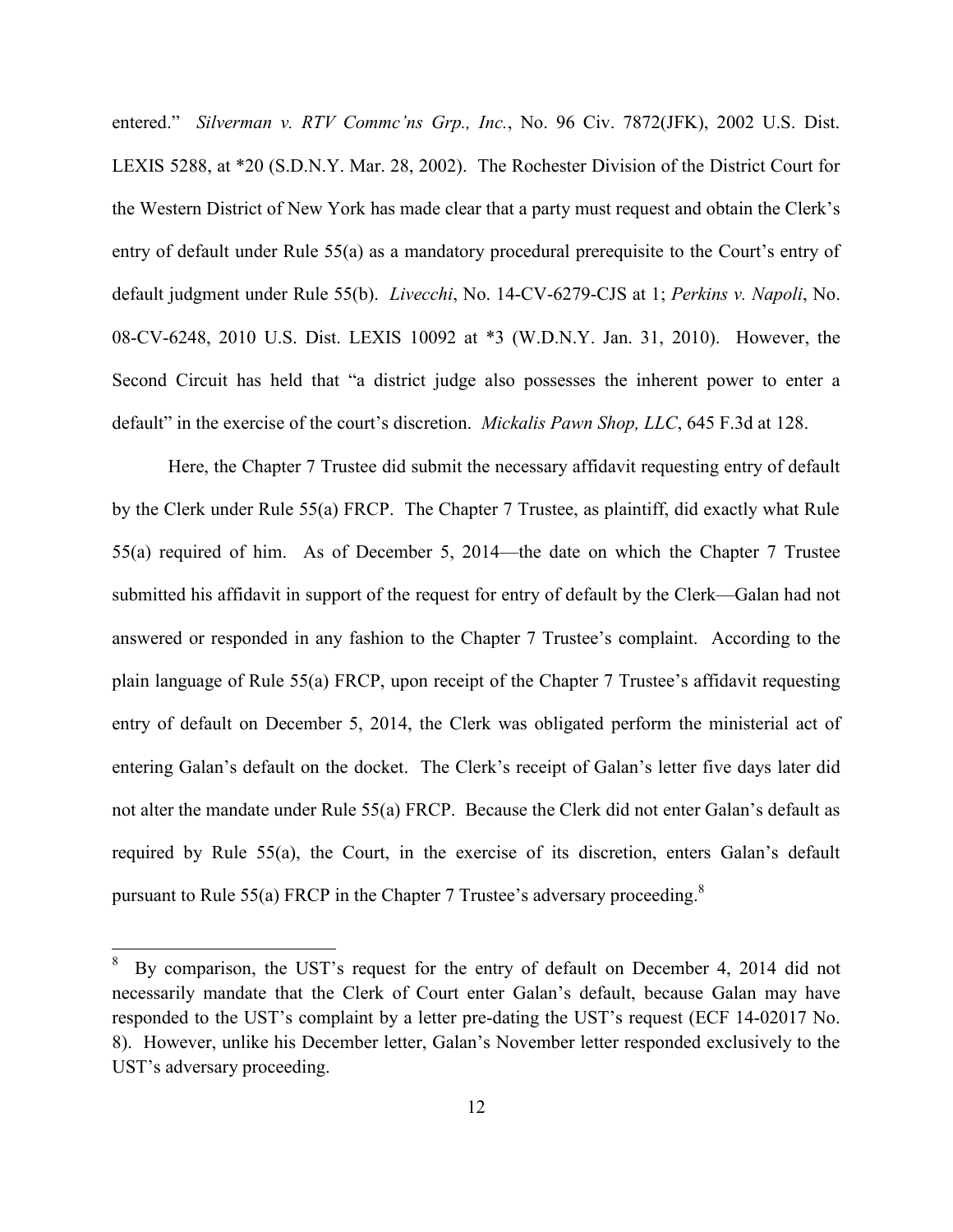#### **B. Default Judgment Under Rule 55(b) FRCP**

The second procedural step under Rule 55 FRCP is the Court's entry of default judgment under Rule 55(b) FRCP. Pursuant to Rule 55(b)(2), a party seeking default judgment must apply to the court for entry of judgment when the claim is not for a certain sum, or when the defaulting party has made an appearance in the action. 10 *Collier on Bankruptcy* ¶ 7055.03[2] (Alan N. Resnick & Henry J. Sommer eds., 16th ed.). The entry of default judgment may be made by the Court in its discretion. 10 *Collier on Bankruptcy* ¶ 7055.03[2] (Alan N. Resnick & Henry J. Sommer eds., 16th ed.).

Default occurs where a party fails to respond within the time allowed. 10 *Moore's Federal Practice,* § 55.11[2][a] (Matthew Bender 3d ed.). At the time the Chapter 7 Trustee filed his motion for default judgment on December 5, 2014, Galan had wholly failed to answer or otherwise respond to the Chapter 7 Trustee's complaint for the three months that the adversary proceeding had been pending. The Court finds that Galan failed to respond in any fashion to the Chapter 7 Trustee's action within the time allowed, constituting default.

Because of Galan's failure to comply with the procedural requirements of answering the Chapter 7 Trustee's adversary proceeding, the Court must consider several discretionary factors to determine whether Galan's default should be excused. *See Rodriguez v. Almighty Cleaning, Inc.*, 784 F. Supp. 2d 114, 123 (E.D.N.Y. 2011). In determining whether a default judgment should be entered for cause under Rule  $55(b)(2)$  FRCP, the Court is "guided by the same factors" which apply to a motion to set aside entry of a default." *Id.* These factors include (1) whether the default was willful, (2) whether the defendant has a meritorious defense to the plaintiff's claims, and (3) the prejudice the non-defaulting party would suffer as a result of the denial of the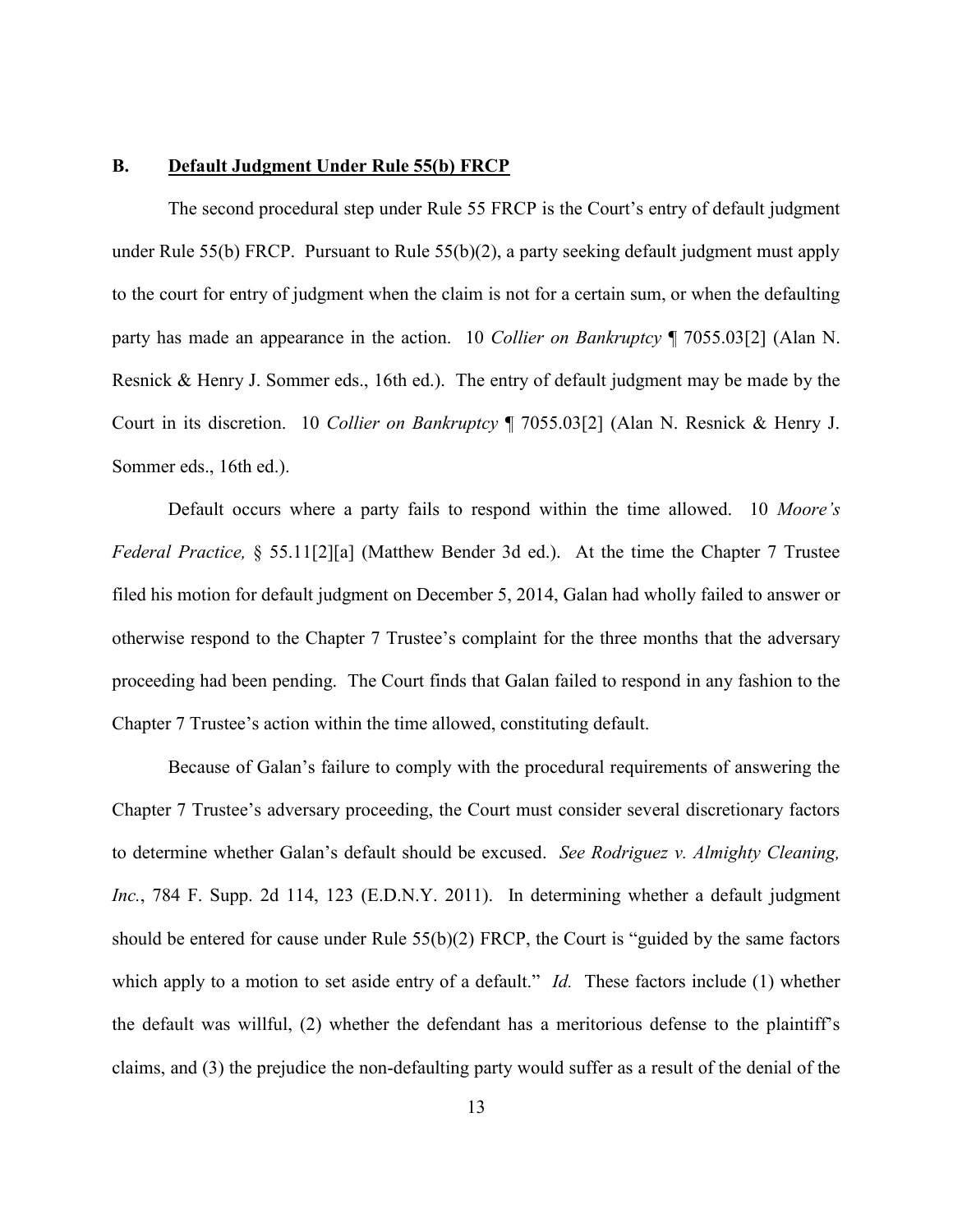motion for default judgment. *Meehan v. Snow*, 652 F.2d 274, 277 (2d Cir. 1981); *Sikhs for Justice v. Nath*, 893 F. Supp. 2d 598, 612 (S.D.N.Y. 2012); 10 *Collier on Bankruptcy* ¶ 7005.03[2] (Alan N. Resnick & Henry J. Sommer eds., 16th ed.). "Doubts should be resolved in the non-movant's favor to increase the likelihood that the case may be resolved on the merits." *Sikhs*, 893 F. Supp. 2d at 612.

Galan's failure to timely respond to the Chapter 7 Trustee's complaint is not excused merely because Galan claims not to regularly check his mailbox. The Court had the opportunity to assess Galan's credibility as he testified. The Court finds that Galan's testimony concerning his claim that he does not recall receiving the Chapter 7 Trustee's summons and complaint is not credible because of his admission to having regularly received other mail at the same address. Galan appeared to be evasive in responding to the Court's questions concerning his claimed reason for failing to answer the Chapter 7 Trustee's complaint. Galan did not deny receiving the Chapter 7 Trustee's summons and complaint at some point earlier than his letter filed on December 10, 2014. The Court concludes that based on Galan's testimony and demeanor at the hearing, Galan has no credible excuse for his default in answering.

The Court also finds that Galan's testimony demonstrates that he has no meritorious defense to the Chapter 7 Trustee's adversary proceeding, as required by the second prong of the *Meehan* test. *Meehan*, 652 F.2d at 277. Revocation of a debtor's discharge is permitted pursuant to 11 U.S.C. § 727(d)(2), where a debtor "acquired property of the estate, or became entitled to acquire property that would be property of the estate, and knowingly and fraudulently failed to report the acquisition of or entitlement to such property, or to deliver or surrender such property to the trustee." The provision is triggered when the debtor is in receipt of or becomes entitled to Estate property, either before or after discharge. 6 *Collier on Bankruptcy* ¶ 727.17[4] (Alan N.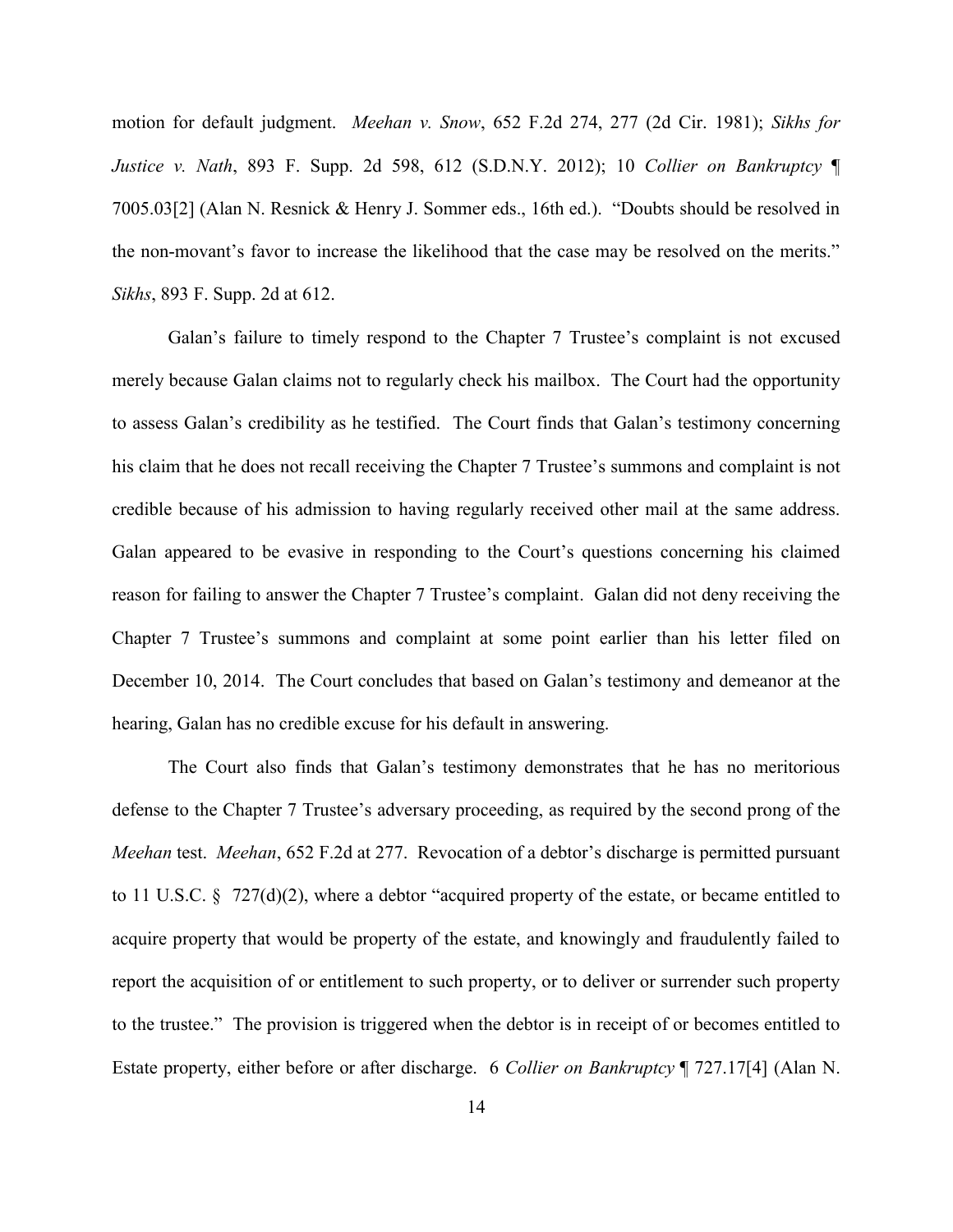Resnick & Henry J. Sommer eds., 16th ed.). The debtor has a duty to report to the trustee any property that he acquires after the filing of his bankruptcy petition. *Id.*

The party seeking revocation of a discharge on the basis of fraud under  $\S 727(d)$  bears the burden of proving the debtor's knowing or fraudulent intent. *In re Moon*, 385 B.R. 541, 559 (Bankr. S.D.N.Y. 2008). "In the absence of an express admission of fraudulent intent, a trustee can rely on references to circumstantial evidence, including the debtor's conduct and all of the facts and circumstances of the case, and *a pattern of reckless indifference or disregard for the truth can support an inference of fraudulent intent*." *Id.* (emphasis added) (citing *In re Kaiser*, 722 F.2d 1574, 1584 n.4 (2d Cir. 1983) for the proposition that reckless indifference to the truth is equivalent to fraud, and that a pattern of reckless and cavalier disregard for the truth can supply the necessary fraudulent intent under § 727); *In re Puente*, 49 B.R. 966, 969 (Bankr. W.D.N.Y. 1985) ("[Under § 727(d)(2), [t]he debtor's action must have been taken with the knowing intent to defraud the trustee, or be so reckless as to justify a finding that he acted fraudulently." (internal quotation marks omitted)); *see In re Colish*, 289 B.R. 523, 541 (Bankr. E.D.N.Y. 2002) (quoting *In re Puente* for the reckless disregard standard). The requisite intent or recklessness may be proved "by showing that the debtor had access to the omitted information and either knew that failure to disclose it would be seriously misleading or that the debtor acted so recklessly as to imply fraudulent intent." 6 *Collier on Bankruptcy* ¶ 727.17[4] (16th ed. 2014).

Regarding the element of fraudulent intent or recklessness by Galan, the Trustee has met his burden of showing that—at a minimum—Galan engaged in a pattern of recklessness in his dealings with the Potomac Property, sufficient to support a finding of fraudulent intent under 11 U.S.C. § 727(d)(2). Galan does not raise even the shadow of a meritorious defense to the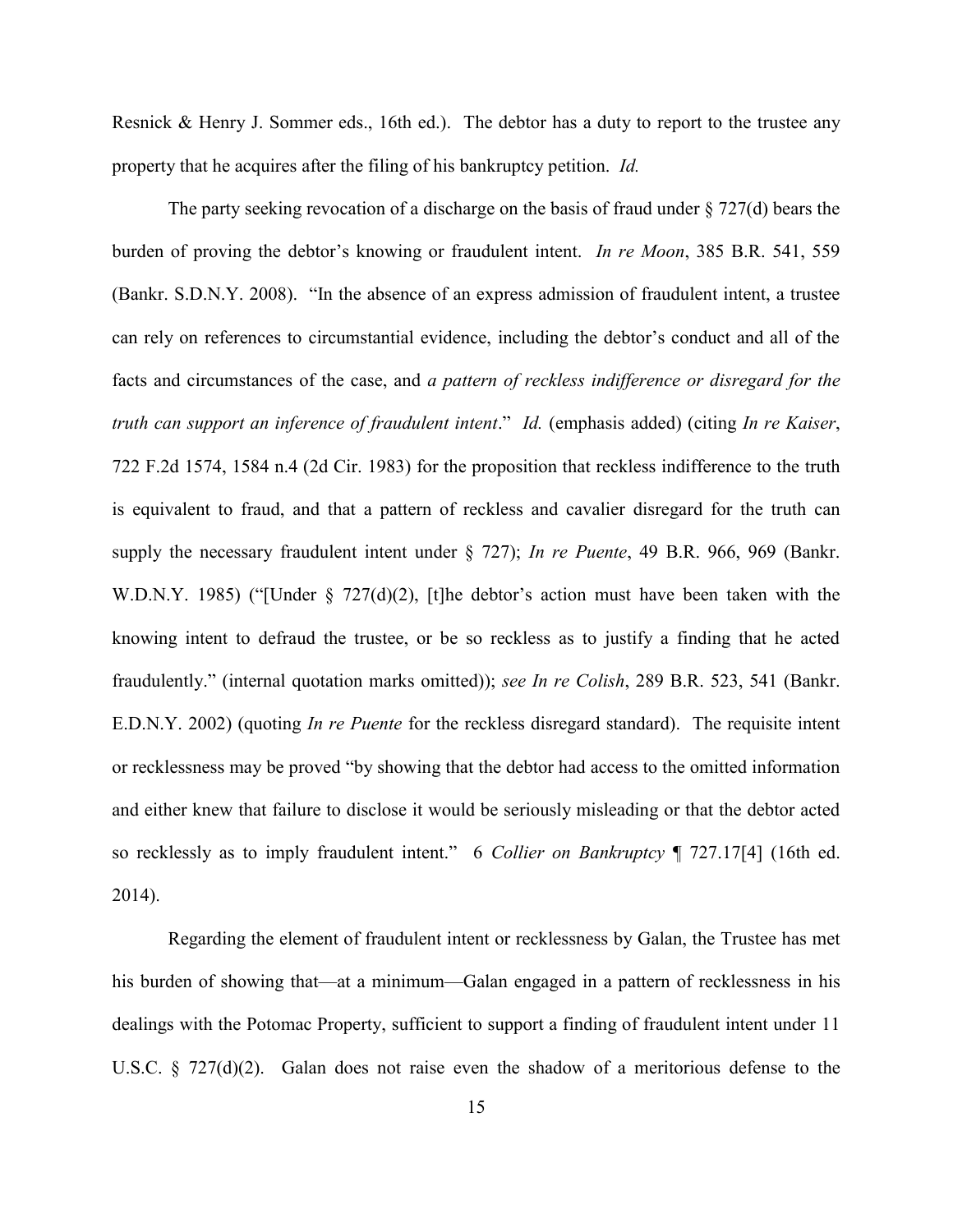Chapter 7 Trustee's adversary proceeding. In Galan's December 2014 letter to the Court and in his testimony at the December 18, 2014 hearing, Galan admitted (1) that he failed to disclose a pre-petition contract to sell the Potomac Property, (2) that he made an undisclosed post-petition transfer of the Potomac Property without Court permission, (3) that he failed to disclose the receipt of sale proceeds, (4) that he submitted and pursued a post-petition fire insurance claim for the Potomac Property that led to the payment of insurance proceeds sufficient to pay off a first mortgage, and (5) that he failed to disclose the fire insurance claim to the Court or the Chapter 7 Trustee. Galan's actions amount to a cavalier and reckless disregard of his duty to report under 11 U.S.C. § 727(d)(2).

Considering Galan's admitted experience and sophistication in the area of real estate and financial transactions, together with his dubious testimony contending that he did not remember being advised by the Chapter 7 Trustee or his personal attorney of the need to disclose all assets in which he had an interest, and his demonstrated false testimony concerning his experience with bankruptcy nondischargeability litigation prior to his personal Chapter 7 filing, the Court finds that Galan is neither credible nor an honest but mistaken debtor. *See In re Bosket*, 369 B.R. 106, 110 (W.D.N.Y. 2007) (Ninfo, J.) (finding the debtor—"a sophisticated businessman and elected public official"—was not an "honest and unfortunate debtor" and revoking the debtor's discharge pursuant to  $\S$  727(d)(1) based on the debtor's transfer of property of the estate for value during the pendency of the bankruptcy proceeding). Galan's testimony and demeanor at the December 18, 2014 hearing, by which Galan feigned ignorance and professed to having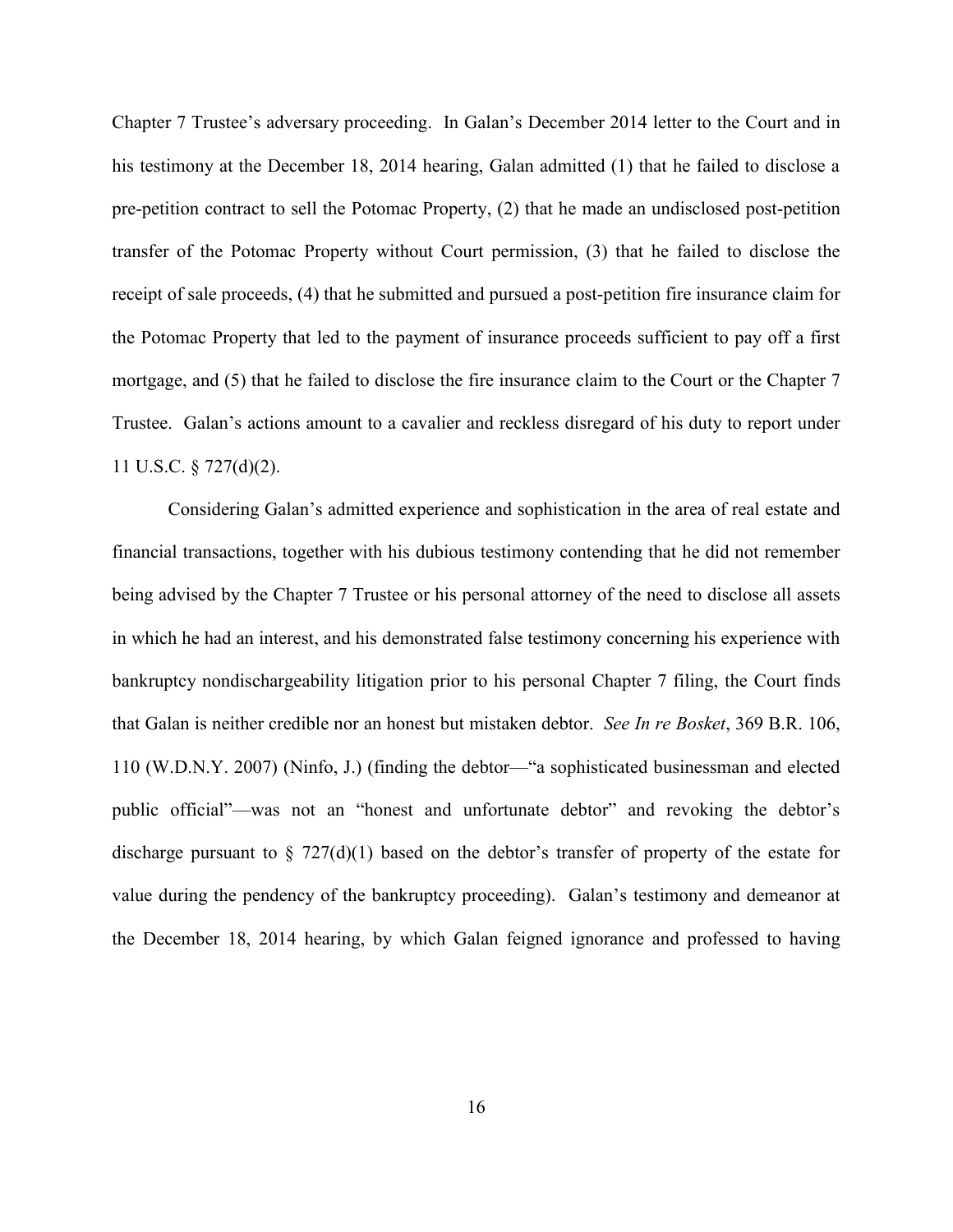made a naïve mistake, leads the Court to conclude that Galan's testimony was not credible concerning his lack of understanding of his duties as a debtor.<sup>9</sup>

Additionally, Galan's repeated refrain that he did not disclose information concerning the Potomac Property because he did not believe there was any equity in the Potomac Property is not supported by the facts. Galan testified that he agreed to transfer the Potomac Property to a third party *for value*—\$5,000, of which Galan received at least \$1,995. Galan's admission that he actually received proceeds from the sale of the Potomac Property contradicts any notion that he honestly believed there was no equity in the Potomac Property. *See In re Putnam*, 85 B.R. 881, 883-84 (Bankr. M.D. Fla. 1988) (denying revocation of the debtor's discharge based on facts that led the court to believe the debtor honestly believed the inherited asset had no value to the estate, including the conduct of the defendant in waiving his interest to the inheritance and his apparent intent to allow the probate estate to close). Rather, Galan's act of selling the Potomac Property—for value, free and clear of the mortgage that was paid off as a result of the fire insurance claim Galan submitted and also failed to disclose—resulted in the loss of an opportunity for the Chapter 7 Trustee to sell the Potomac Property for the benefit of the Estate. The lost opportunity is exacerbated by the fact that Galan testified that, at the time he sold the Potomac Property for \$5,000, he believed it was actually worth \$30,000 because the mortgage had been satisfied from the fire insurance proceeds.

 $\overline{a}$ 

<sup>9</sup> Although the allegations in *Pietrantoni v. Galan,* AP No. 12-02013 (Bankr. W.D.N.Y. 2012) are not the subject of this decision, it is not lost on the Court that in addition to the omissions alleged by the Chapter 7 Trustee in this adversary proceeding, as many as fifty individuals seek redress from this Court against Galan—in the form of revocation of his discharge—for Galan's failure to list them as creditors in his bankruptcy schedules, as well as his failure to schedule a number of business interests and liabilities.